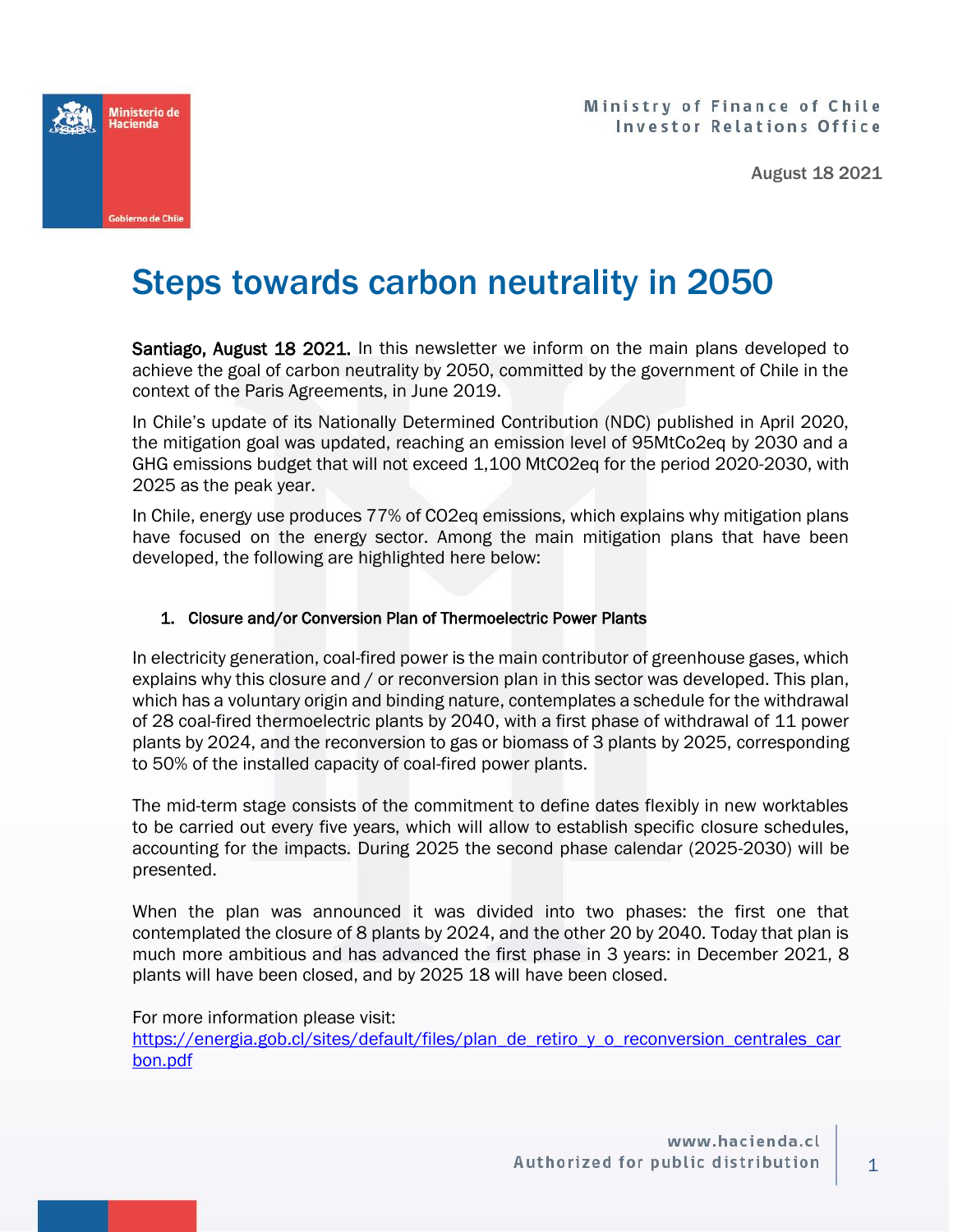Ministry of Finance of Chile **Investor Relations Office** 

August 18 2021



## 2. National Electromobility Strategy

This strategy developed by the Ministry of Energy aims to outline actions to ensure that 40% of private vehicles and 100% of public transport vehicles are electric by 2050. For more information on this plan, visit:

[https://www.energia.gob.cl/sites/default/files/estrategia\\_electromovilidad-8dic-web.pdf](https://www.energia.gob.cl/sites/default/files/estrategia_electromovilidad-8dic-web.pdf)

Among the advances, it is highlighted that we currently have 776 electric buses in operation in the capital's public transport, the largest fleet after the cities of China. In the Metropolitan Region there are 10 electrical terminals, which are delivering energy to the electric buses that transport 600 thousand people from 17 communes.

Currently, the efforts of the Government of Chile in the field of Electromobility have been reflected in the Energy Efficiency Law recently enacted in February 2021. Also, the Ministry of Energy is updating the National Electromobility Strategy because before to achieve our carbon neutrality goal it is necessary to strengthen the electromobility goals, accelerating them to 2040.

## 3. Energy Efficiency Law

This law is a key step to articulate efforts and achieve carbon neutrality by 2050. By applying the measures contemplated in the law, by 2030 the Ministry of Energy estimates a reduction in energy intensity of 10%, an accumulated saving of US \$ 15.2 billion and a reduction of 28.6 million tons of CO2eq. This is equivalent to avoiding the annual journey of 15.8 million light vehicles or the annual absorption of 1.8 million hectares of native forest.

In the Transport sector, this law:

- Determines energy efficiency standards for vehicles.
- Regulates interoperability for electric vehicles.
- Establishes incentives such as accelerated depreciation for electric vehicles.
- Declares green hydrogen as fuel.

In the housing sector, this law establishes that homes, buildings for public use and commercial and office buildings must have an energy rating to obtain permits for their construction.